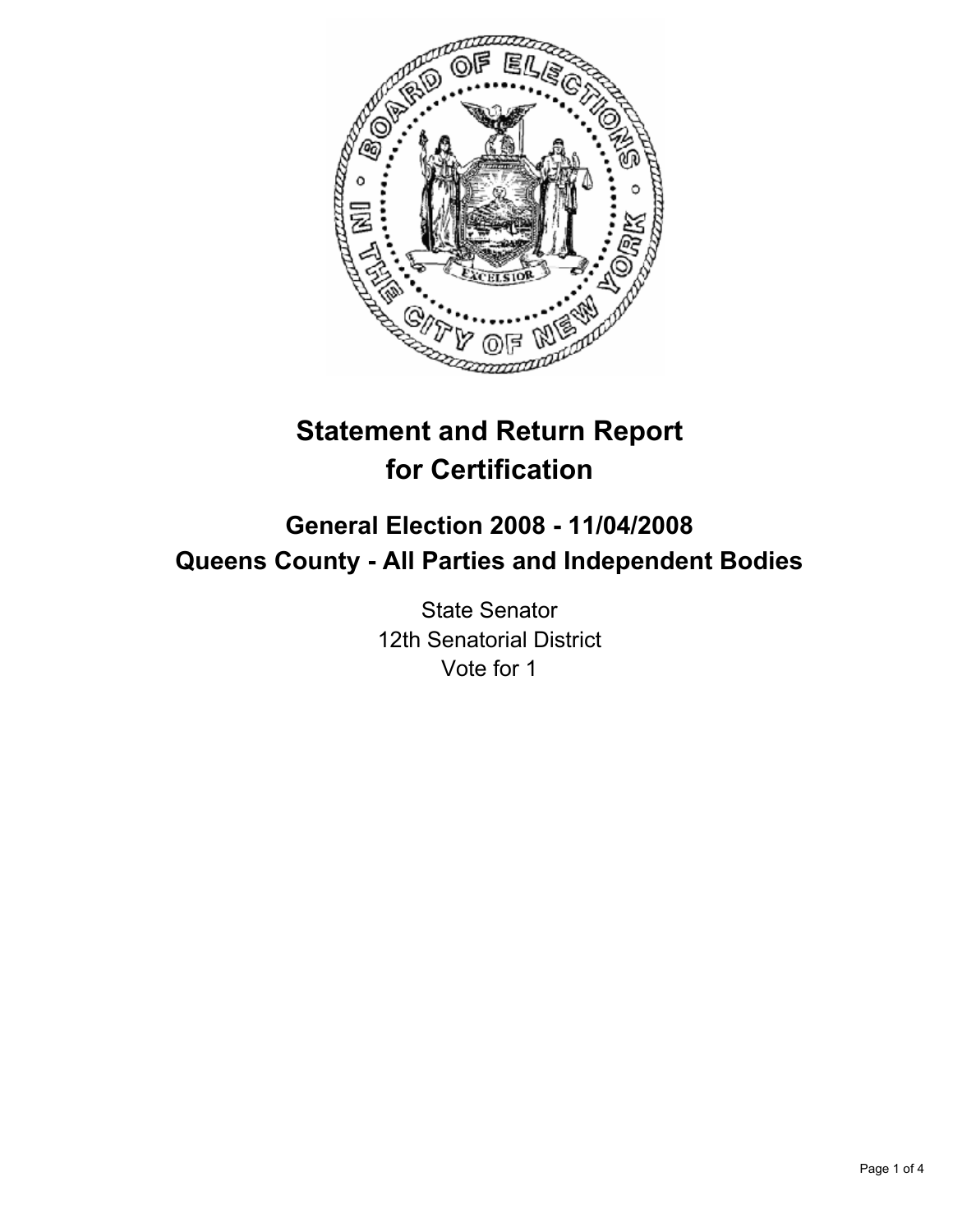

### **Assembly District 30**

| <b>PUBLIC COUNTER</b>              | 18,256 |
|------------------------------------|--------|
| <b>EMERGENCY</b>                   | 0      |
| ABSENTEE/MILITARY                  | 415    |
| AFFIDAVIT                          | 652    |
| <b>Total Ballots</b>               | 19,552 |
| <b>GEORGE ONORATO (DEMOCRATIC)</b> | 11,408 |
| THOMAS F DOOLEY (REPUBLICAN)       | 2,545  |
| THOMAS F DOOLEY (INDEPENDENCE)     | 211    |
| THOMAS F DOOLEY (CONSERVATIVE)     | 229    |
| <b>Total Votes</b>                 | 14,393 |
| Unrecorded                         | 5.159  |

#### **Assembly District 34**

| <b>PUBLIC COUNTER</b>          | 3,365 |
|--------------------------------|-------|
| <b>EMERGENCY</b>               | 3     |
| ABSENTEE/MILITARY              | 56    |
| <b>AFFIDAVIT</b>               | 109   |
| <b>Total Ballots</b>           | 3,565 |
| GEORGE ONORATO (DEMOCRATIC)    | 1,959 |
| THOMAS F DOOLEY (REPUBLICAN)   | 572   |
| THOMAS F DOOLEY (INDEPENDENCE) | 26    |
| THOMAS F DOOLEY (CONSERVATIVE) | 47    |
| <b>Total Votes</b>             | 2,604 |
| Unrecorded                     | 961   |

#### **Assembly District 36**

| <b>PUBLIC COUNTER</b>              | 33,428 |
|------------------------------------|--------|
| <b>EMERGENCY</b>                   |        |
| ABSENTEE/MILITARY                  | 743    |
| AFFIDAVIT                          | 1,407  |
| <b>Total Ballots</b>               | 36,001 |
| <b>GEORGE ONORATO (DEMOCRATIC)</b> | 21,903 |
| THOMAS F DOOLEY (REPUBLICAN)       | 4,685  |
| THOMAS F DOOLEY (INDEPENDENCE)     | 413    |
| THOMAS F DOOLEY (CONSERVATIVE)     | 324    |
| <b>Total Votes</b>                 | 27,325 |
| Unrecorded                         | 8.676  |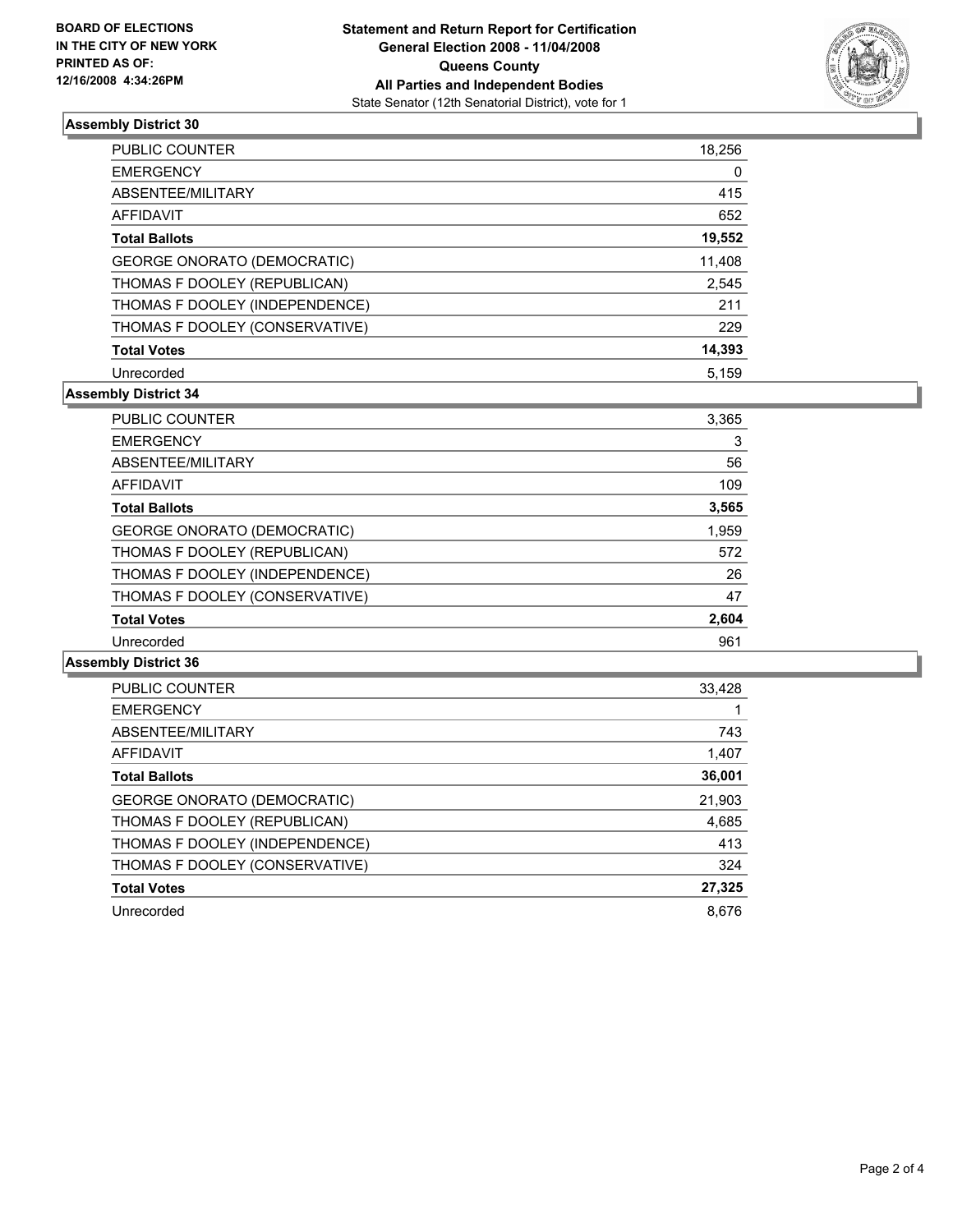

#### **Assembly District 37**

| PUBLIC COUNTER                     | 25,169 |
|------------------------------------|--------|
| <b>EMERGENCY</b>                   | 277    |
| ABSENTEE/MILITARY                  | 489    |
| AFFIDAVIT                          | 1,177  |
| <b>Total Ballots</b>               | 27,278 |
| <b>GEORGE ONORATO (DEMOCRATIC)</b> | 16,436 |
| THOMAS F DOOLEY (REPUBLICAN)       | 2,564  |
| THOMAS F DOOLEY (INDEPENDENCE)     | 232    |
| THOMAS F DOOLEY (CONSERVATIVE)     | 208    |
| <b>JOHN SABINI (WRITE-IN)</b>      |        |
| <b>Total Votes</b>                 | 19,441 |
| Unrecorded                         | 7,837  |

#### **Assembly District 38**

| <b>PUBLIC COUNTER</b>              | 1,504 |
|------------------------------------|-------|
| <b>EMERGENCY</b>                   |       |
| ABSENTEE/MILITARY                  | 9     |
| AFFIDAVIT                          | 63    |
| <b>Total Ballots</b>               | 1,582 |
| <b>GEORGE ONORATO (DEMOCRATIC)</b> | 961   |
| THOMAS F DOOLEY (REPUBLICAN)       | 122   |
| THOMAS F DOOLEY (INDEPENDENCE)     | 13    |
| THOMAS F DOOLEY (CONSERVATIVE)     | 8     |
| <b>Total Votes</b>                 | 1,104 |
| Unrecorded                         | 478   |